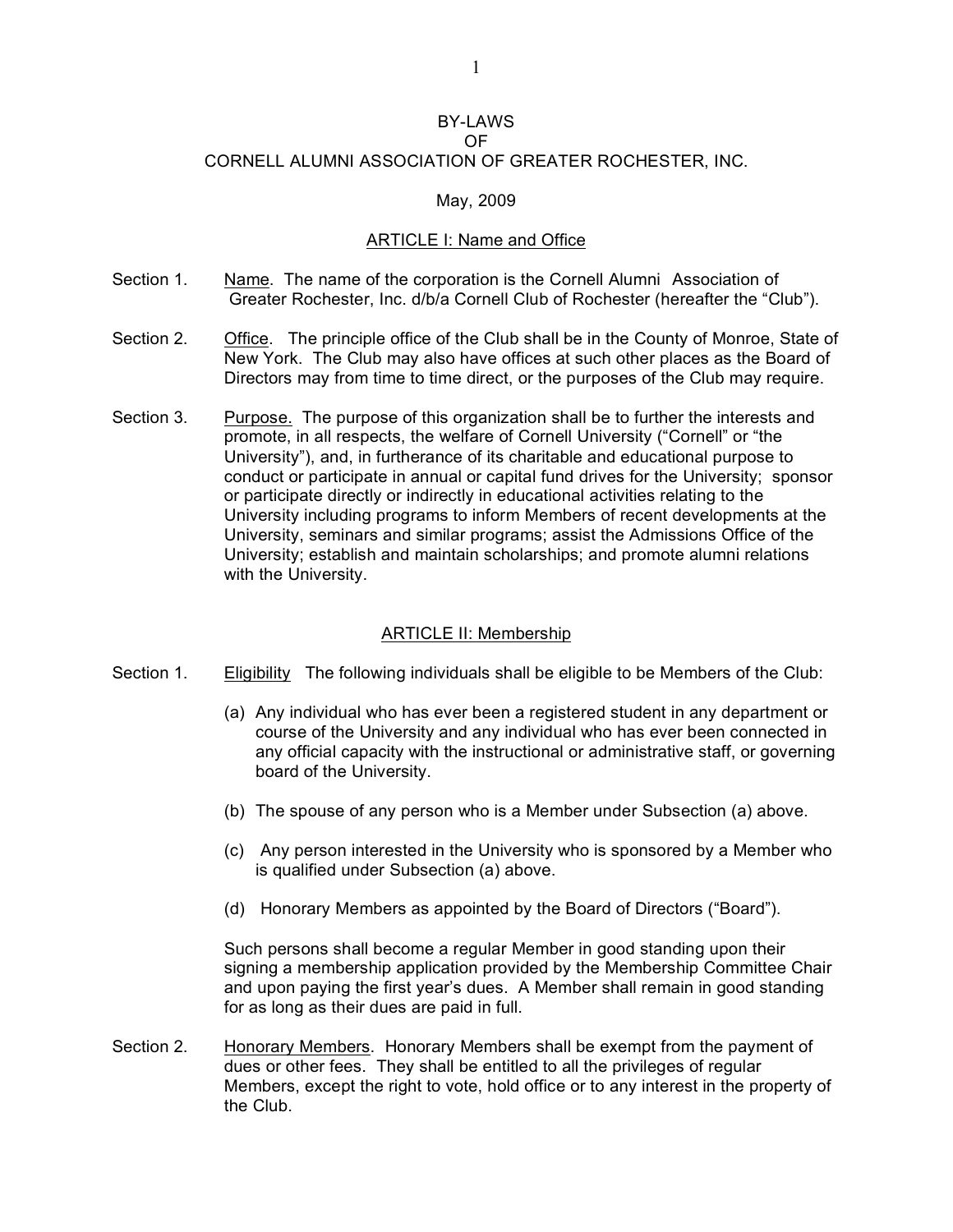- Section 3. Dues. Annual dues for regular Members shall be payable on or before October 15 of each year. If a Member's dues are not paid within ninety (90) calendar days after the date they are due, then that Member shall automatically cease to be a regular Member. The amount of the annual dues may be changed by a twothirds vote of the Board.
- Section 4. Resignation. Any Member may withdraw from the Club by giving written notice of such intention to the Membership Committee Chair.
- Section 5. Eligibility for Offices. Only Cornell alumni shall be eligible for election to or appointment as Officers, the Board, and the Nominating Committee.

#### ARTICLE III: Board of Directors

- Section 1. General Powers. The Board shall control and manage the affairs of the Club so as to carry out its objectives.
- Section 2. Membership and Qualification. The Board shall consist of elected Officers of the Club, the immediate past President, the Chairmen of the Standing Committees authorized by the Board, and generally not less than three nor more than six At-Large Directors.

Each Director shall be at least nineteen years of age and must be a Member in good standing and a Cornell alumnus. Changes in the number of Directors shall require approval of a majority of the Board.

- Section 3. Classes and Terms. The elected Officers and immediate past President shall serve as Directors only for so long as they hold their respective offices. The At-Large Directors shall be divided into two classes of equal or as close as possible to equal number, and shall each serve for a term of two (2) years. Any Director shall be eligible for re-election for up to a total of two (2) consecutive terms in the same position.
- Section 4. Vacancies. Any vacancies occurring in the Board and any position to be filled by reason of an increase in the number of directors shall be filled by a vote of the majority of the Board then in office. A Director elected to fill a vacancy caused by a resignation, death or removal shall be elected to hold office for the unexpired term of his predecessor.
- Section 5. Removal. A Director may be removed for cause by action of a 2/3 majority of the members of the Board. Any Director who is absent from three consecutive Board meetings, without a valid excuse to the Board, shall be automatically deemed to have resigned and shall be notified by the Secretary.
- Section 6. Resignation. Any Director may resign at any time by giving written notice to the President or Secretary of the Club. Such resignation shall take effect at the time specified therein, or, if no time is specified therein, then upon receipt thereof.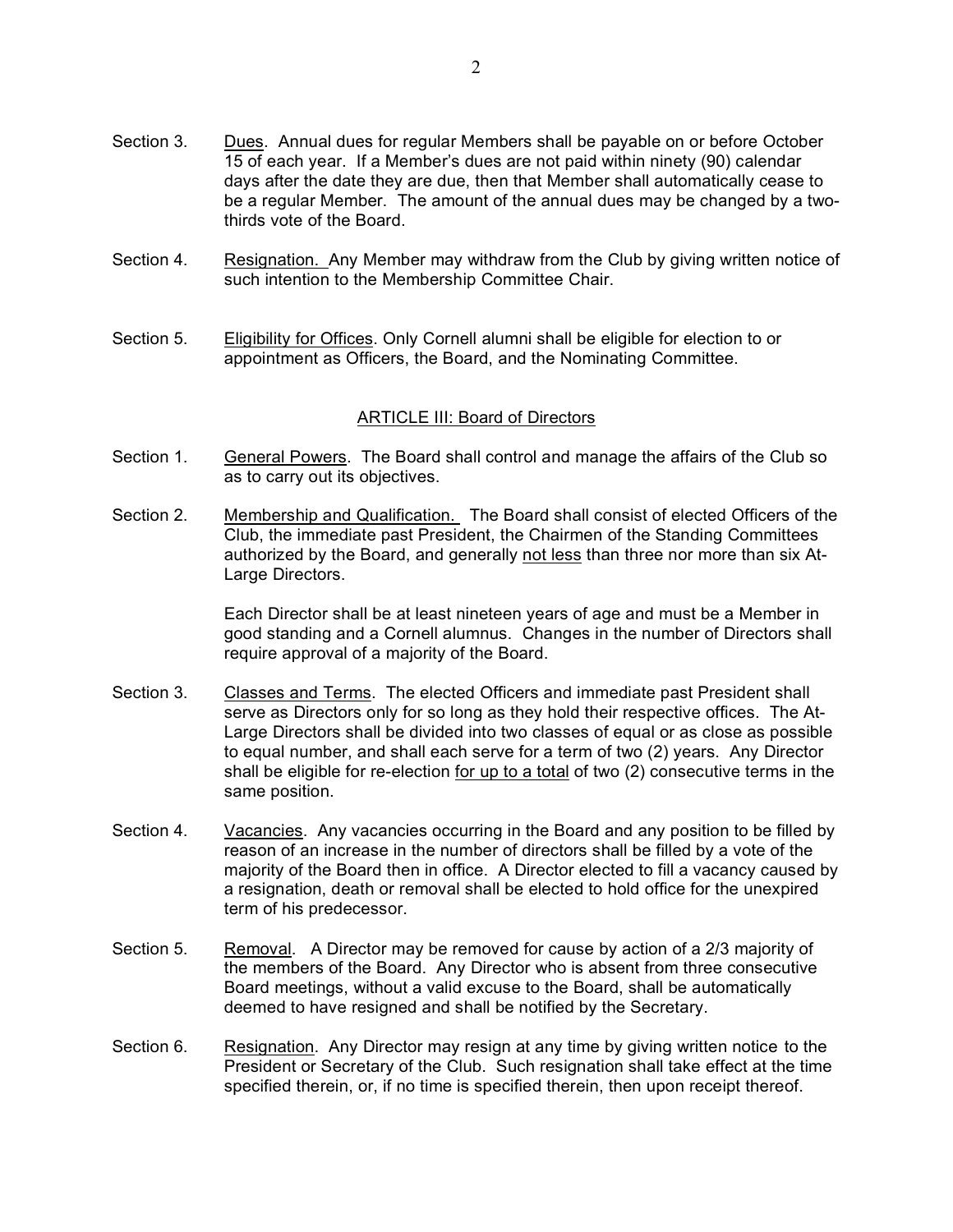Section 7. Compensation. Directors as such shall not receive any payment for their services. However, reasonable expenses incurred in the performance of Club duties can be reimbursed up to the full cost of such, including cost of travel for Alumni Affairs initiated meetings. Such reimbursements are subject to the approval of the Board.

## ARTICLE IV: Officers

- Section 1. Officers. The elected offices of the Club shall consist of a President, one or more Vice Presidents, a Secretary, and a Treasurer. No person shall hold more than one office in any term.
- Section 2. Eligibility. Any Member in good standing who is also an alumnus of Cornell may serve as an Officer of the Club.
- Section 3. Term of Office. Officers shall assume their official duties immediately following their election, and shall serve for a term of one year or until re-election or election of their successors.
- Section 4. Removal. Any Officer may be removed by action of a two-thirds majority of the Board whenever in its judgment the best interest of the Club would be served thereby.
- Section 5. Vacancies. A vacancy in any office because of death, resignation, removal, disqualification or otherwise may be filled by the Board for the unexpired term.
- Section 6. Duties of Officers
	- (a) President. The President shall have the usual duties and powers pertaining to that office. The President shall preside at all meetings of the Club, shall chair all meetings of the Board and shall be an ex-officio member of every committee.
	- (b) Vice President(s). The Vice President(s) shall perform the duties and exercise the power of the President during his absence, or at his request. If the office of the President becomes vacant, he shall become President for the unexpired term. In addition, he shall be primarily responsible for program coordination for the Club and shall act as Chair of the Program Committee. In the event a first and second Vice President are elected, they will share all responsibilities. The first Vice President will exercise the power of the President during his absence, or at his request, and shall become President for the unexpired term if the office of the President becomes vacant.
	- (c) Secretary. The Secretary shall keep minutes of all meetings of the members and the Board, and assure that a current mailing list of all active Members of the Club is kept, and the Club website is maintained. The Secretary will be responsible for any correspondence as directed by the President.
	- (d) Treasurer. The Treasurer shall keep the funds of the Club in a separate bank account, collect all dues and other monies paid to the Club, make all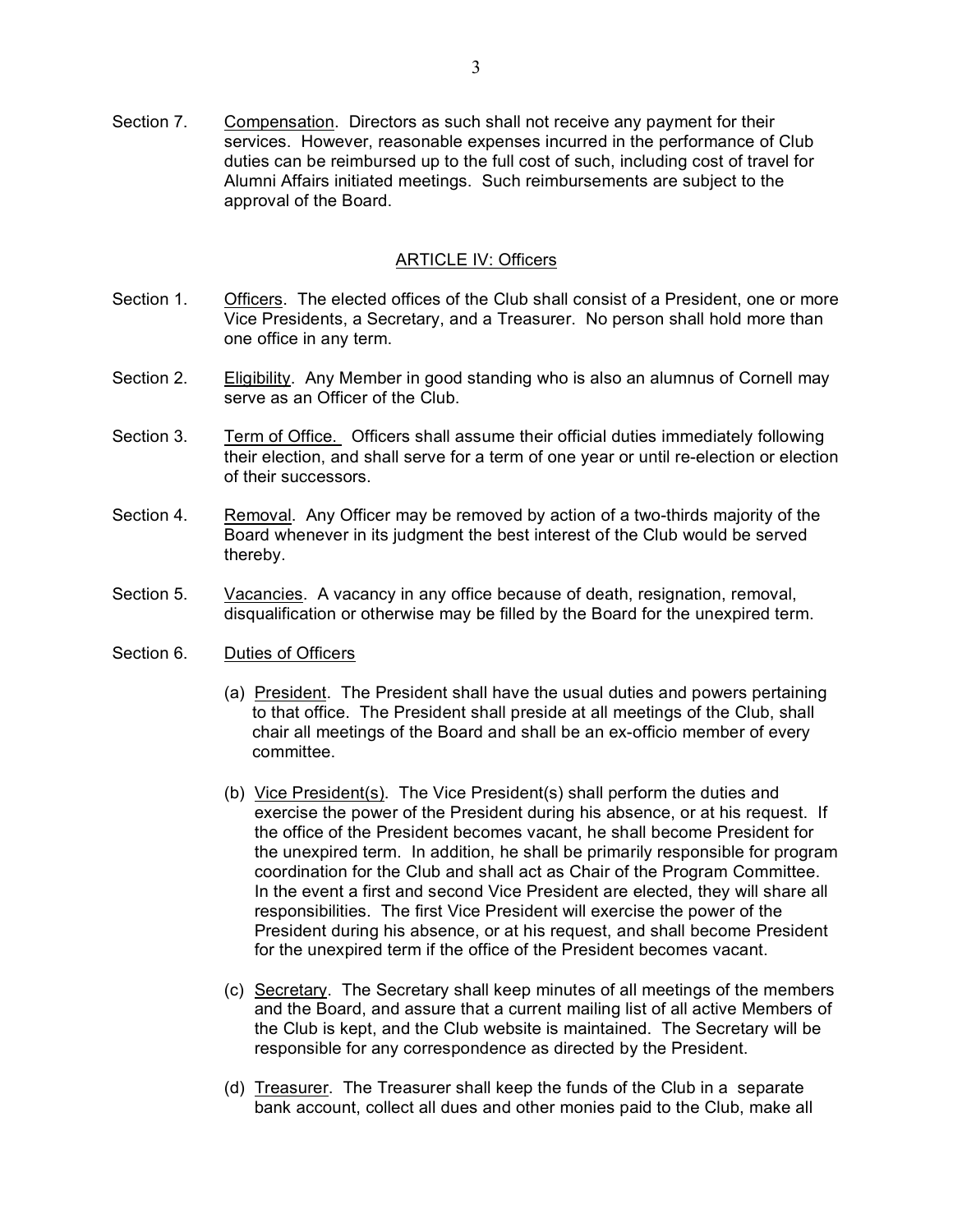disbursements, submit a written report of the financial condition of the Club at the Annual Meeting and render a special financial report at each Board meeting or whenever requested by the President, or Board.

## ARTICLE V: Meetings

- Section 1. Annual Meeting of the Members. There shall be an Annual Meeting of Members of the Club to be held at such a time and place as the Directors may determine. Notice of the time and place of each Annual Meeting of Members shall be given in writing and mailed to each active Member in good standing at the Member's last known address at least ten (10) calendar days and no more than fifty (50) calendar days prior to the date of the meeting.
- Section 2. Special Meeting of the Members. Special meetings of Members may be called by the President upon the written request of ten (10) Members to such officer, or by the Board. Notice of the time and place of any special meeting shall be given in writing and mailed to each active Member in good standing at the Member's last known address at least fifteen (15) calendar days but not more than fifty (50) calendar days prior to the date of the meeting.
- Section 3. Regular and Special Meetings of the Board. Regular meetings of the Board may be held without notice at such time and place as it shall from time to time determine. Special Meetings may be called by the President or upon written notice of at least four (4) Directors. Notice of a special meeting shall be given in writing and mailed or by telephone at least five (5) calendar days prior to the meeting to all Directors by the President and Secretary. All meetings of the Board shall be open to Members, unless the Board otherwise elects. Board meetings may be held by conference telephone or similar communications equipment allowing all participants in the meeting to hear each other.
- Section 4. Quorums. The lesser of one hundred Members or one-tenth of all active Members in good standing shall constitute a quorum for the transaction of business by the Members at any meeting thereof. A majority of the entire membership of the Board shall constitute a quorum for the transaction of business of the Board at any meeting thereof.
- Section 5. Action without Meeting. Any action which may be taken at a meeting of the Members or of the Board may be taken without a meeting if a written consent, setting forth the action so taken, is signed by all the Members or the Board and filed with the minutes of the proceedings.
- Section 6. Proxies. Every Member entitled to vote at a meeting of Members or to express consent or dissent without a meeting may authorize another Member to act for him by proxy. Every proxy must be signed by the Member. No proxy shall be valid for more than eleven months unless otherwise provided by the proxy, and may be revoked by the Member executing it.
- Section 7. Waiver of Notice. Any requirement of notice contained in this Article V may be expressly waived by the Members and/or the Directors.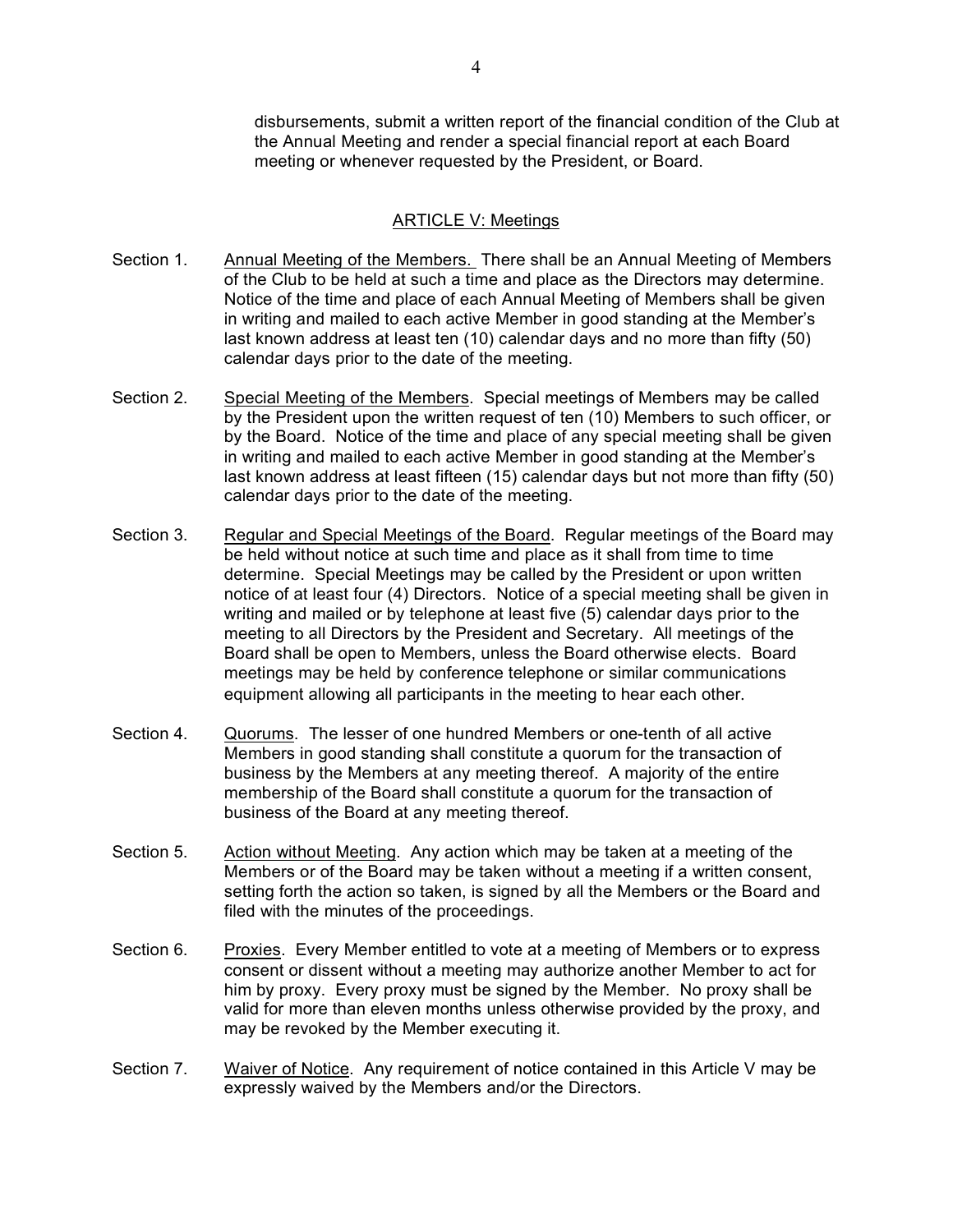Section 8. Annual Calendar. The President and Vice President(s) shall, prior to September 1 of each year, prepare a calendar of meetings and activities scheduled for the Club year. The calendar shall be circulated to the Members promptly. The calendar may be changed by the Board during the year.

#### ARTICLE VI: Elections

- Section 1. Officers. The Officers shall be elected by the Members at the Annual Meeting or, at the discretion of the Board, by mail ballot, and shall hold office until their successors shall be duly elected and qualified.
- Section 2. At-Large Directors. At each Annual Meeting, or at the discretion of the Board, by mail ballot, At-Large Directors shall be elected by the Members for a term of two years to succeed the class whose term then expires.
- Section 3. Nominating Committee. The Nominating Committee shall consist of the President and at least two (2) other Members in good standing all of whom are Cornell Alumni. The duty of the Nominating Committee shall be to nominate a slate of Officers, Directors, and the subsequent year's Nominating Committee to be voted upon at the Annual Meeting.
- Section 4. Other Nominations. Other nominations, in addition to those submitted by the Nominating Committee, must be filed with the President or the Secretary no later than April  $1<sup>st</sup>$  on written petition of ten (10) Members in good standing. No nominations will be received from the floor.
- Section 5. Voting and Election. Officers and Directors shall be elected by a majority of the votes cast. The President may serve no more than two consecutive terms.

## ARTICLE VII: Committees

Section 1. Committees of the Board. The Board may, by resolution adopted by a majority of the entire Board, designate from among its members an Executive Committee, and other standing or special committees, each of which shall consist of three or more Members in good standing. All committees exist at the discretion of the Board and shall be responsible to the Board. Each committee shall make a report of their activities to the Board in writing, and shall observe such other procedures as are prescribed by the Board.

> The Board may designate one or more Directors as alternative members of any such Committee, who may replace any absent member or members at any meeting of such Committee.

Any action required or permitted to be taken by a Committee of the Board may be taken without a meeting if all members of the Committee consent in writing to the adoption of a resolution authorizing such action. The resolution and the written consents shall be filed with the proceedings of the Committee.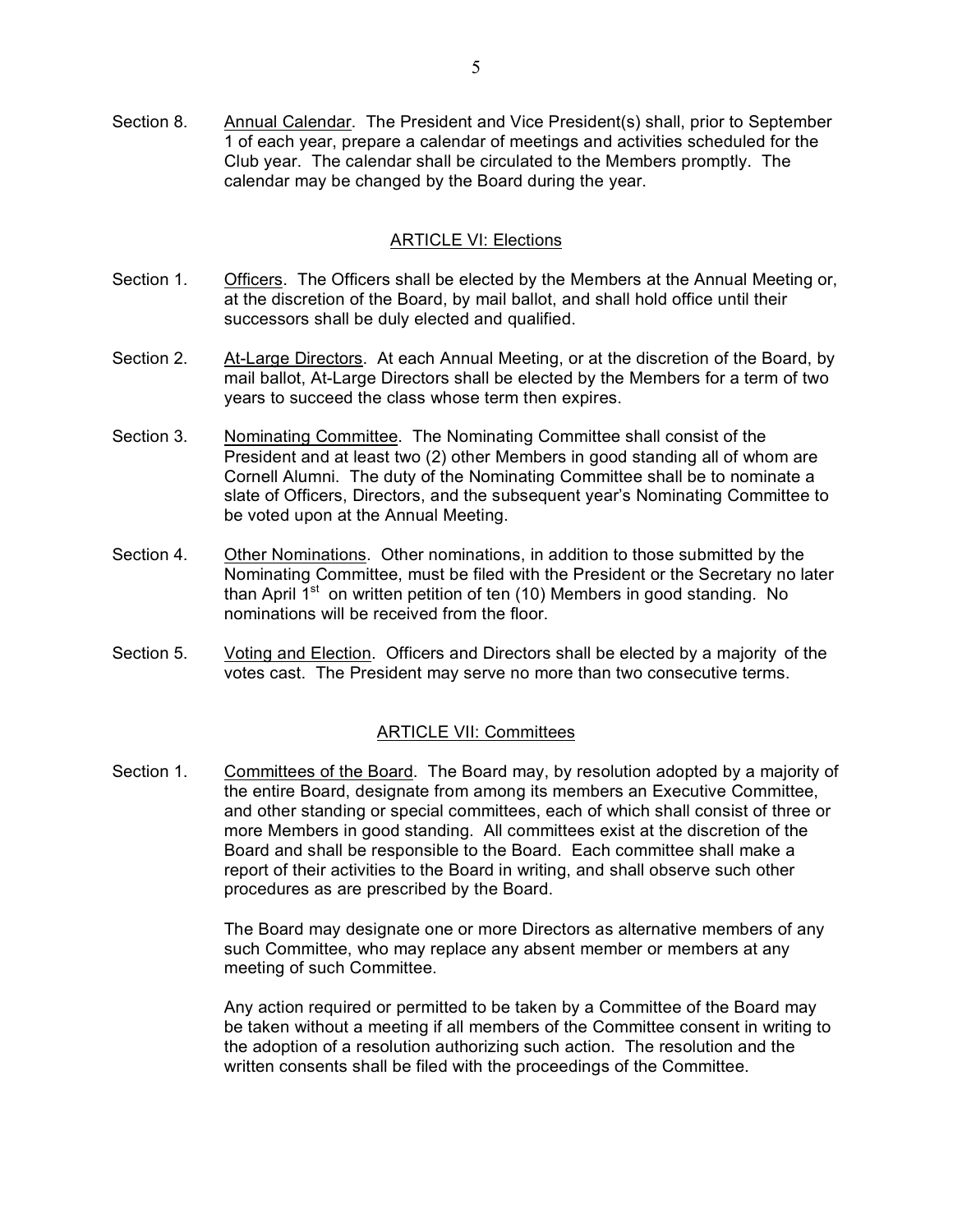Section 2. Standing Committees. The following standing Committees shall be maintained: Cornell Alumni Ambassador Admission Network, Membership, Scholarship, and Program. Specific duties of each of the standing Committees shall be determined by the Board.

> The President shall appoint the Chair of each Committee, who will, with the approval of the elected members of the Board, become voting members of the Board.

Section 3. Scholarship Fund Oversight Committee. The President, Treasurer, and one other Member of the Club appointed by the Board shall administer the Endowment Fund maintained by the Club and shall approve the dispersal of funds as required.

## ARTICLE VIII: Indemnification and Insurance

- Section 1. Indemnification: The Club shall**,** to the fullest extent now or hereafter permitted by-law, indemnify any person against any claim made or threatened to be made in connection with any action, suit, investigation or proceeding (or any claim or other matter therein), whether civil, criminal, administrative or otherwise in nature, including any settlements thereof or any appeals therein, with respect to which such person is named or otherwise becomes or is threatened to be made a party by reason of being, or at any time having been a Director or Officer of the Club, or by reason of being, or at any time having been, while such a Director or Officer of the Club or, at the direction or request of the Club, a Director or Officer against any and all costs and expenses (including attorney fees, judgments, fines, penalties, amounts paid in settlement, and other disbursements) actually and reasonably incurred by or imposed upon such person.
- Section 2. Insurance: The Club may purchase and maintain such insurance on behalf of any person who is or at any time has been a Director, Officer, or agent of, or in a similar capacity with, the Club, or who is or at any time has been, at the direction or request of the Club, a Director, Officer, Chair, manager, adviser of or other agent of or fiduciary for any other corporation, partnership, trust, venture or other entity or enterprise, including any employee benefit plan**,** insuring them to the extent permitted by law, against any liability asserted against or incurred by such person in connection with any such service to or on behalf of the Club.
- Section 3. Advance of Expense: Expenses of each person indemnified hereunder incurred in defending a civil, criminal, administrative or investigative action, suit or proceeding (including all appeals), or threat thereof, may be paid by the Club in advance of the final disposition of such action, suit or proceeding as authorized by the Board, whether a disinterested quorum exists or not, upon receipt of an undertaking by or on behalf of the Director or Officer to repay such amount unless it shall ultimately be determined that he is entitled to be indemnified by the Club.
- Section 4. Non-Exclusiveness: Heir: The indemnification provided by this Article shall not be deemed exclusive of any other rights to which those seeking indemnification